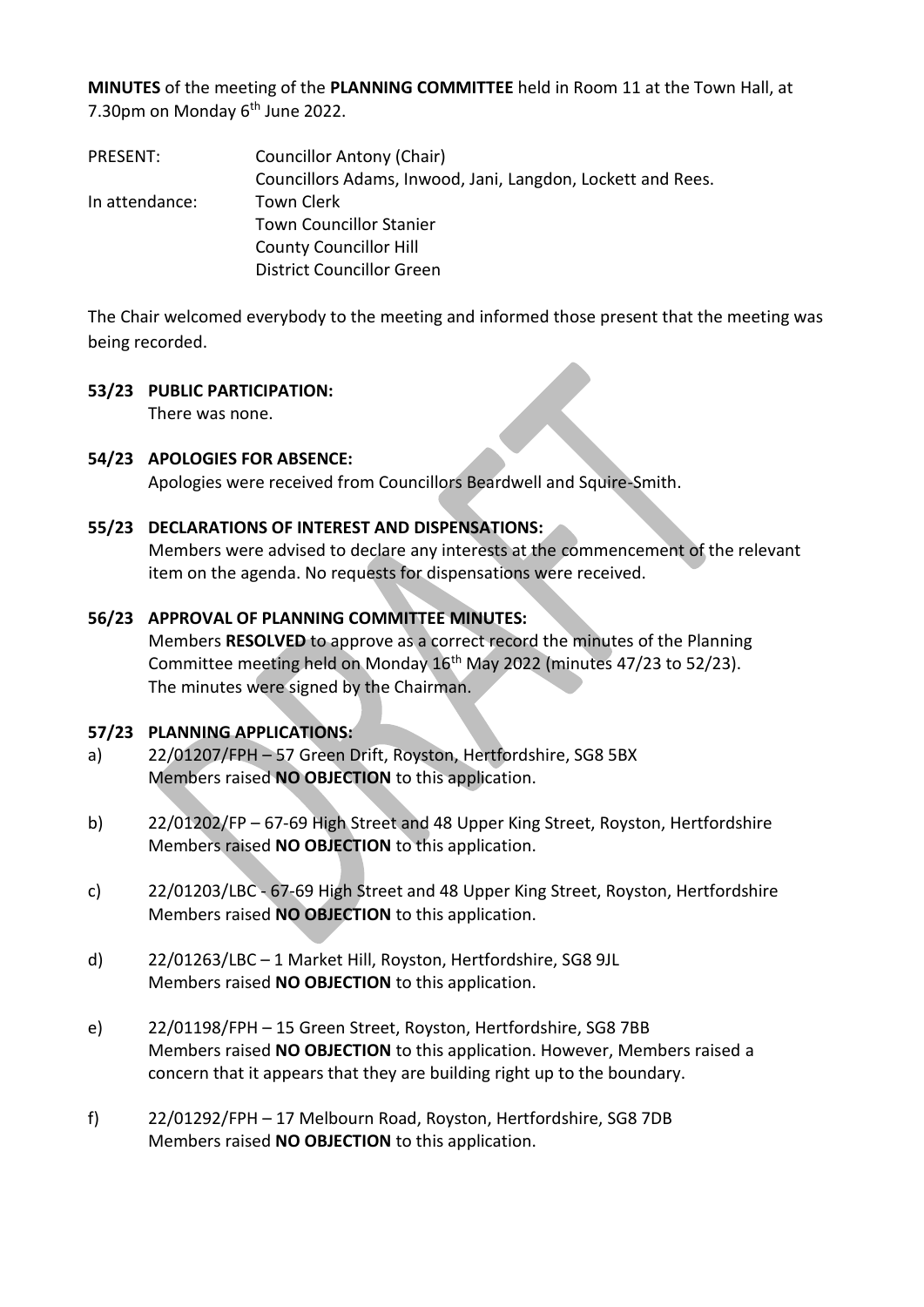- g) 22/01318/FPH 15 Ostler Court, Royston, Hertfordshire, SG8 5FH Members raised **NO OBJECTION** to this application. However, Members were concerned over turning circles, tightness of the driveways and vehicle access if vehicles are parked in the vicinity.
- h) 22/01257/FPH 6 Sorrel Close, Royston, Hertfordshire, SG8 9TL Members raised **NO OBJECTION** to this application.
- i) 22/01242/TD Land at the rear of 33 and 35 Coombelands, Melbourn Road, Royston, Hertfordshire, SG8 7DW Members raised an **OBJECTION** to this application as it would cause demonstrable harm to the character of the area. It is out of keeping with the area, it is much higher than the nearby houses and lamp posts. Guidelines state that masts cannot be sited within 60m of a school but this one would be within that distance of homes with children living in them.

## **58/23 REPORT TO MEMBERS THE DECISIONS MADE BY THE CHAIRMAN AND VICE CHAIRMAN ON BEHALF OF ROYSTON TOWN COUNCIL, ON THE FOLLOWING APPLICATIONS:**

- a) 22/01072/FPH 14 Gower Road, Royston, Hertfordshire, SG8 5DU **NO OBJECTION** was made on behalf of Royston Town Council with regard to this application due to the timescale required for a decision to be made.
- b) 22/01088/FPH 9 Hunters Way, Royston, Hertfordshire, SG8 9HG **NO OBJECTION** was made on behalf of Royston Town Council with regard to this application due to the timescale required for a decision to be made.
- c) 22/01125/FPH 58 Newmarket Road, Royston, Hertfordshire, SG8 7HA **NO OBJECTION** was made on behalf of Royston Town Council with regard to this application due to the timescale required for a decision to be made.
- d) 22/01066/FPH 2 Brampton Road, Royston, Hertfordshire, SG8 9TA **NO OBJECTION** was made on behalf of Royston Town Council with regard to this application due to the timescale required for a decision to be made.
- e) 22/01045/FPH 7 Cowslip Close, Royston, Hertfordshire, SG8 9TJ **NO OBJECTION** was made on behalf of Royston Town Council with regard to this application due to the timescale required for a decision to be made.
- f) 22/01080/FPH 6 Newmarket Road, Royston, Hertfordshire, SG8 7DY **NO OBJECTION** was made on behalf of Royston Town Council with regard to this application due to the timescale required for a decision to be made.

## **59/23 CAMBRIDGE COUNTY COUNCIL PLANNING APPLICATION:**  Members of Royston Town Council raised a **STRONG OBJECTION** to this application on the following grounds:

1. The access is quite inadequate for the amount of proposed HGV traffic that will be arriving and leaving via the fast carriageway at slow speeds.